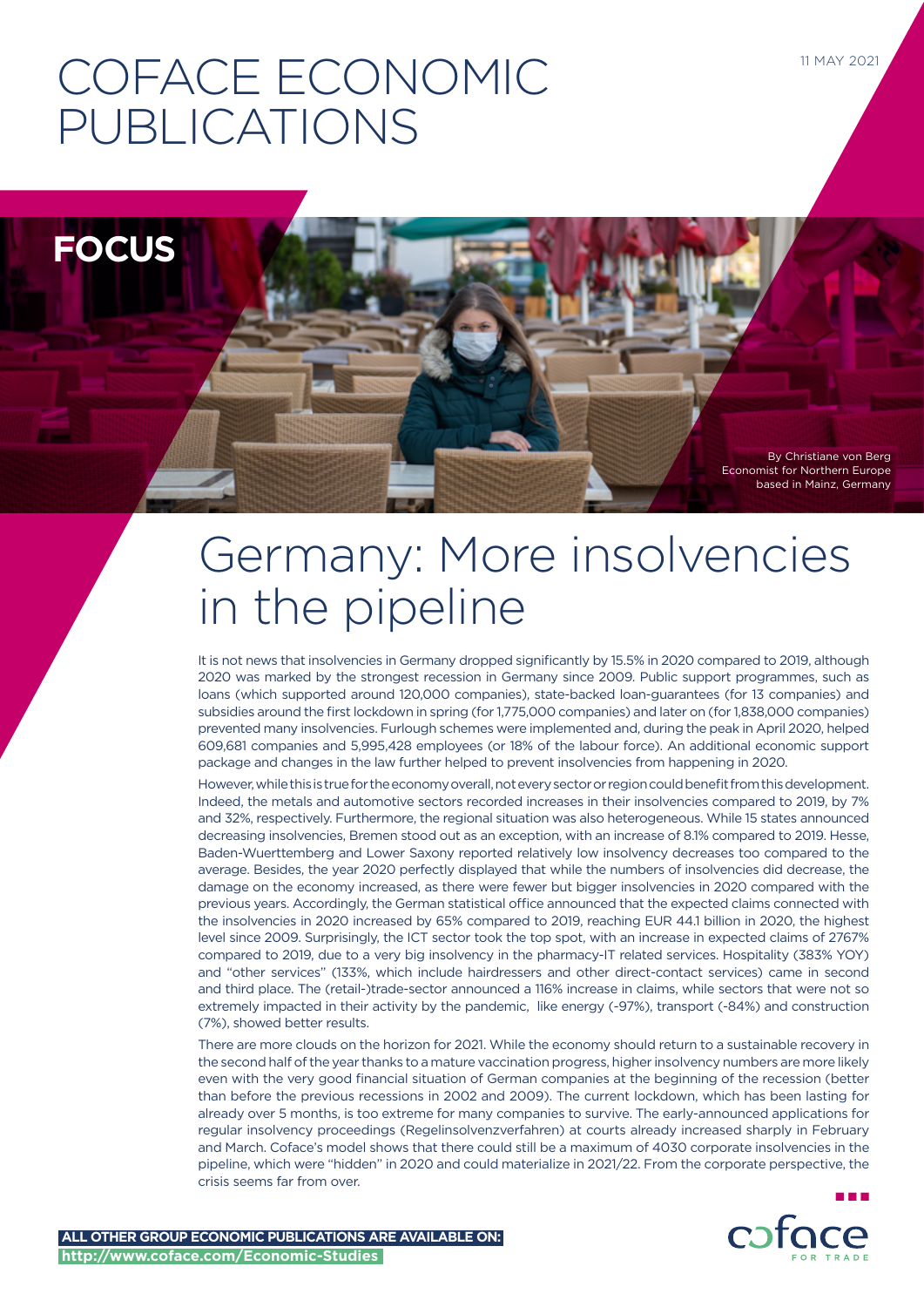# 2020 Recap: Insolvencies decreased, but not everywhere

**7% -8%** by 31% compared to January 2020. drops of this magnitude had only been observed **-16%** financial crisis, and in 1978 (-14.1% YoY), right before **-27%** the second oil price shock. In 2020, insolvencies were below the levels of 2019 for every single **-23%** month. However, the gap between the two years **-22% -22%** became particularly important from July 2020 **-22%** onwards **(Chart 1)**. Interestingly, 2021 started as **-19%** 2020 ended, with very low insolvency numbers. With 1108 corporate insolvencies, the level in **-12%** January was around that of between August and October 2020. Nevertheless, insolvencies dropped In 2020, 15840 companies went insolvent in Germany. This is the lowest level of insolvencies since 1993, while the yearly decrease in insolvencies (-15.5% compared to 2019) was the strongest since the beginning of the time-series in 1975. Insolvency in 2007 (-14.6% YoY), right before the international

# **CHART 1**



*Sources: Destatis, Datastream, Coface*

**i**ncrease in automotive reached 31.6% **(Chart 2). 10%** sectors had been in recession since late 2018, some metals sector increased by 7.1% in 2020, while the increased by 7.1% in 2020, while the support and went insolvent. The insolvencies in the **16% 18% 18% 18% 18% 18% 18% 18% 18% 18% 18% 18% 18% 18% 18% 18% 18% 18% 18% 18%** December 2019. As the automotive and metals model was working before the pandemic, i.e. **50% Simulated insolvencies** this favourable situation. In order to receive State **73.1 80** support, companies had to prove that their business However, not every sector or region benefited from

## **-22% -22% -30%** Annual change in the number of insolvencies by sector **10 CHART 2**



These increases in specific sectors have not changed the overall structure of insolvencies in Germany: the majority of the insolvencies come from business services, construction and hospitality, as well as retail sales and transport **(Chart 3)**. Metals accounted for only 3% of all insolvencies in 2020 and automotive for barely 0.5%.

#### **CHART 3** Breakdown of insolvencies by sector in 2020



*Sources: Destatis, Coface*

Amost every derman state (Bundesland *Treported a*<br>decrease in insolvencies, except the city/ Bundesland Exceptions were not limited to within the different sectors, but were also observable between regions. Almost every German state ("Bundesland") reported a of Bremen. There, insolvencies increased by 8% YoY in 2020, due to higher numbers in business services, manufacturing and transport. The decreases in Hesse **Construction -22%** (-8.4%), Baden-Wuerttemberg and Lower Saxony **Retail -22%** (-11.9% each, both automotive states) were noticeably low as well.<br>Different insolvency **Machinery** Cother, Baden Wachtte (19% each both autom **-25%**

0% 10% 20% 30% 40% 50% 60% 70% sole proprietorships contributed by around 25% to **-70% -50% -30% -10% 10% 30% 50% 70%** In 2020, while the insolvencies of GmbHs decreased<br><sup>1</sup> Different insolvency developments were also **-12%** bindrent inscrease acceptions were also observed between the various corporate legal forms. Ubserved between the various corporate legal forms.<br>The use of State support could be an explanation, as it concentrates a lot on small enterprises. In Germany, the total number of insolvencies while private limited companies (in German GmbH, which are mostly used by SMEs) accounted for 65%. Insolvencies of sole proprietorships dropped by a surprisingly strong 33% by around 7%. **Business Services**

#### **Not all that glitters is gold** ters is g

does not give any information on the economic damage. Transport Hospitality that the anticipated claims out of corporate insolvencies **0.5% Machinery** 2008 2009 2010 2011 2012 2013 2014 2015 2016 2017 2018 2019 2020 0% 10% 20% 30% 40% 50% 60% 70% From the numbers above, one could think that the situation of German businesses was great in 2020. However, this is a fallacy. The pure number of insolvencies, which are concentrated in very small companies or SMEs, Indeed, the German statistical office (Destatis) estimated added up to EUR 44.1 billion in 2020. In the 12 years since the beginning of the time-series, only one year had higher **15% Construction 1100 Manufacturing 2009** with EUR 73.1 billion **(Chart 4)**. **Hospitality Metal** From the numbers above, one could think that the





*Sources: Destatis, Coface*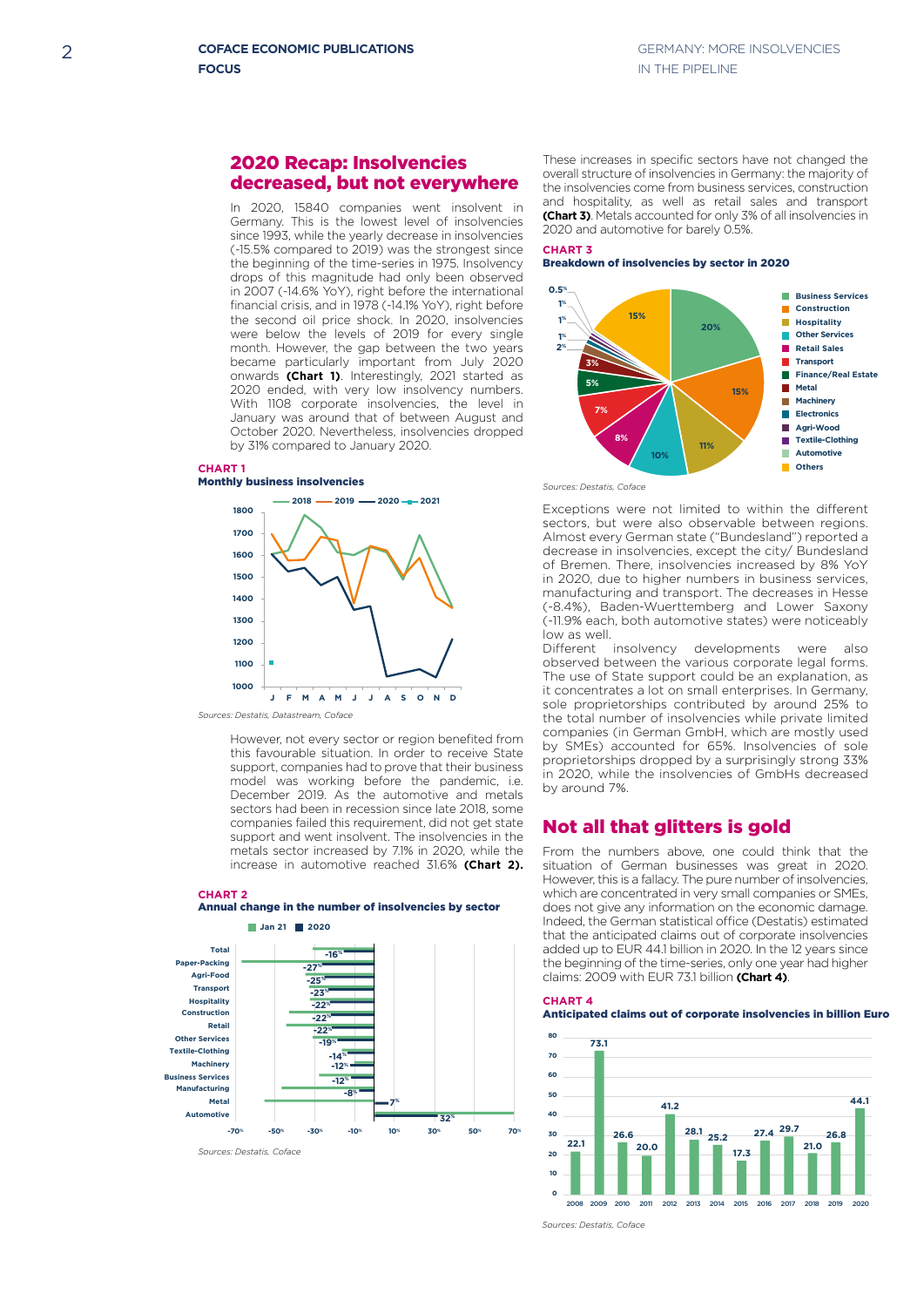In 2009, the German GDP fell by 5.7% compared to the previous year (vs. a decrease of 4.9% YoY in 2020), while insolvencies increased by 11.6% YoY (vs. – 15.5% YoY in 2020). In 2020, claims rose by 65% compared to 2019. Some sectors stood out in the comparison. The ICT sector<sup>1</sup> reported an increase of 2767% YoY due to the insolvency of a big prescription clearing office (AVP), with which many pharmacies had worked. The hospitality industry reported an increase in claims of 383% YoY, the trade and retail sector of 116%, and the finance and insurance sector had to deal with an increase of 124%. On the other end of the spectrum, claims in construction only increased by 7% YoY, while **2018 2019 2020 2021 Jan 21 2020** claims in transport even fell by 84%.

Therefore, the economic damage in 2020 was high and more insolvencies are in the pipeline. The statistical office reported the preliminary data for standard insolvency proceedings at the courts. Here, the numbers had been dropping since April 2020, the numbers had been dropping since April 2020,<br>but the trend changed in October 2020. Since then, the numbers have been increasing (with a single exception in December). Indeed, the applications for insolvency surged by 30% MoM in February 2021 and by 37% in March, to reach the highest level since March 2017.

# Different aspects behind the low number of insolvencies

# The main support measures of the federal **73.1** government

The federal government of Germany implemented several measures to support companies during the pandemic. Loans were used the most during the first year of the pandemic, with a total of almost EUR 49 billion (1.5% GDP, **Table 1**). While the loan **26.6 28.1 25.2 27.4 29.7** program was initially only for medium-sized **20.0 17.3** companies, the range increased with the extension to very small companies at the beginning of the second lockdown in November 2020. **1**). Wh

However, the subsidies of the government in the form of emergency aid (during the first lockdown), bridging aid and November/December aid (for the second lockdown) reached the most companies, as they were mostly constructed to help small companies that had been directly impacted by the lockdown **2001 2008 2019** rules, e.g. boutiques.



# **Equity Ratio** Euro, status as of 16.03.2021 Approvals and payments of the federal government in billion

| <b>Type</b>             | Programme                      | Company<br><b>Type</b>            | <b>Dates</b>           | Number of<br>companies | Sum of approved<br>payments<br>in bn. EUR | Still in<br>progress/audit<br>in bn. EUR |
|-------------------------|--------------------------------|-----------------------------------|------------------------|------------------------|-------------------------------------------|------------------------------------------|
| Loans                   | Kfw-special<br>programme       | SMEs.<br>Mittelstand              | Mar. 2020<br>Dec. 2021 | 120,000                | 48.8                                      | 0.7                                      |
| <b>Subsidies</b>        | <b>Emergency Aid</b>           | Small companies.<br>self-employed | Mar. 2020<br>Jun. 2020 | 1,775,000              | 13.6                                      | ٠                                        |
| <b>Subsidies</b>        | Bridging aids/<br>Nov.+Dec Aid | <b>SMEs</b>                       | Jun. 2020<br>Aug. 2021 | 1,838,000              | 14.2                                      | 6.1                                      |
| <b>Recapitalisation</b> | Eco. Stabilisation<br>Fund     | <b>Big companies</b>              | Mar. 2020<br>Dec. 2021 | 13                     | 8.4                                       | ٠                                        |
| <b>Guarantees</b>       | Protective shield              | <b>SMEs</b>                       | ٠                      | ٠                      | 4.5                                       | ٠                                        |

*Sources: Federal ministry of economics, KfW, Association of German Guarantee Banks*

A majority of 30% of these subsidies went to the hospitality sector, 12% to "other services" (i.e. hairdressers or cosmetic studios), 10% to trade (especially retail trade), 9% to art, entertainment and recreation and 38% to the others. Interestingly, one of the main pillars, the economic stabilization fund for big companies, was only slightly used. From the EUR 600 billion that were ready to use, only EUR 8.4 billion were mobilized for 13 companies, the largest amounts going to the airline Lufthansa (EUR 5.85 billion) and the travel-company TUI (EUR 1.25 billion).

The focus on SMEs can also be observed in another important support instrument: the furlough scheme

(Kurzarbeit). Furlough has a long history in Germany, the current version dating back to 1956. It is particularly important for sectors that are hit by seasonal changes, for instance in the construction sector. However, the rules for the application were relaxed from March 2020 onwards, as the furlough payments increased and the period for payments lengthened. In its numerical peak (in April 2020), a total of 609,681 companies used furlough for 5,995,428 employees, or 17.9% of the regular workforce. Again, the numbers decreased up to October 2020 and increased with the second lockdown in November. During the first and second lockdowns, the hospitality sector had a strong share of furlough (72% in May 2020 and 57% in December **0.5%** 2020), but the latter has decreased, probably because some of the companies closed down. The same can be observed in the retail sector, with a decrease from 16% in May to 7% in December. The payments have flattened too. According to the Ministry of Economic Affairs, furlough payments reached their previous **5% -22%** peak in June 2020 with EUR 4 billion per month and stabilized between September 2020 and January 2021 **7% -14% -12%** at around EUR 2 billion per month. Between March 2020 and February 2021, a total of around EUR 26 **8% -8%** billion was paid in furlough, principally for small and **7% 10% 70.** very small companies (Chart 5).

#### **CHART 5**

### Share of companies with furlough payments by number of employees



*Sources: Federal labour agency, Coface*

#### Has the corporate landscape changed?

Technically, another reason for atypically low numbers of insolvencies could be that the corporate landscape **39% 41% 40% Observed insolvencies "Hidden" insolvencies** had changed: with a lower number of corporations, the **30%** number of insolvencies could be lower too. However, **19% 22% 19%** a look into the corporation register of the statistical **20% 15% 18% 17%** office shows that the total number of corporations **10% 10% 6%** has not changed significantly between 2007 (before **0%** the previous recession) and 2019 (-0.9%), although **-5% -3% -10% -8%** numbers could be very volatile within this period. Another aspect could be that, even in these difficult times, companies still manage to close down their **-24% -22% -30%** business regularly without having to go into insolvency:<br>as it has been the case for insolvencies, the number of business regularly without having to go into insolvency:<br>as it has been the case for insolvencies, the number of regular closures dropped by 11.7% in 2020 compared to 2019, for companies with at least one employee. The numbers have now been declining for five years, but the extent of the decline was exceptional in 2020. Simultaneously, new company creations dropped by 4.8% in 2020. The statistical office named the suspension of visitor traffic and staff shortages within the relevant authorities as one of the main reasons behind these low numbers<sup>2</sup>.

### Very good financial position on the eve of the pandemic

The financial position of companies before the crisis is an important aspect when discussing insolvencies due to the pandemic-induced recession. In the April 2020 nadir, the turnover of the corporate sector dropped by 17% compared to the pre-crisis level (as strong decreases in some sectors like hospitality, with a turnover drop of 75%, were partly levelled out by better developments in other sectors such as retail sales).

<sup>-</sup> ICT - Information and Communication Technology

<sup>2 -</sup> Federal Statistical Office Germany: "4,5% weniger Gründungen größerer Betriebe im Jahr 2020 – Sondereffekte durch Corona Pandemie" (Feb. 2021),

*https://www.destatis.de/DE/Presse/Pressemitteilungen/2021/02/PD21\_062\_52311.html.*